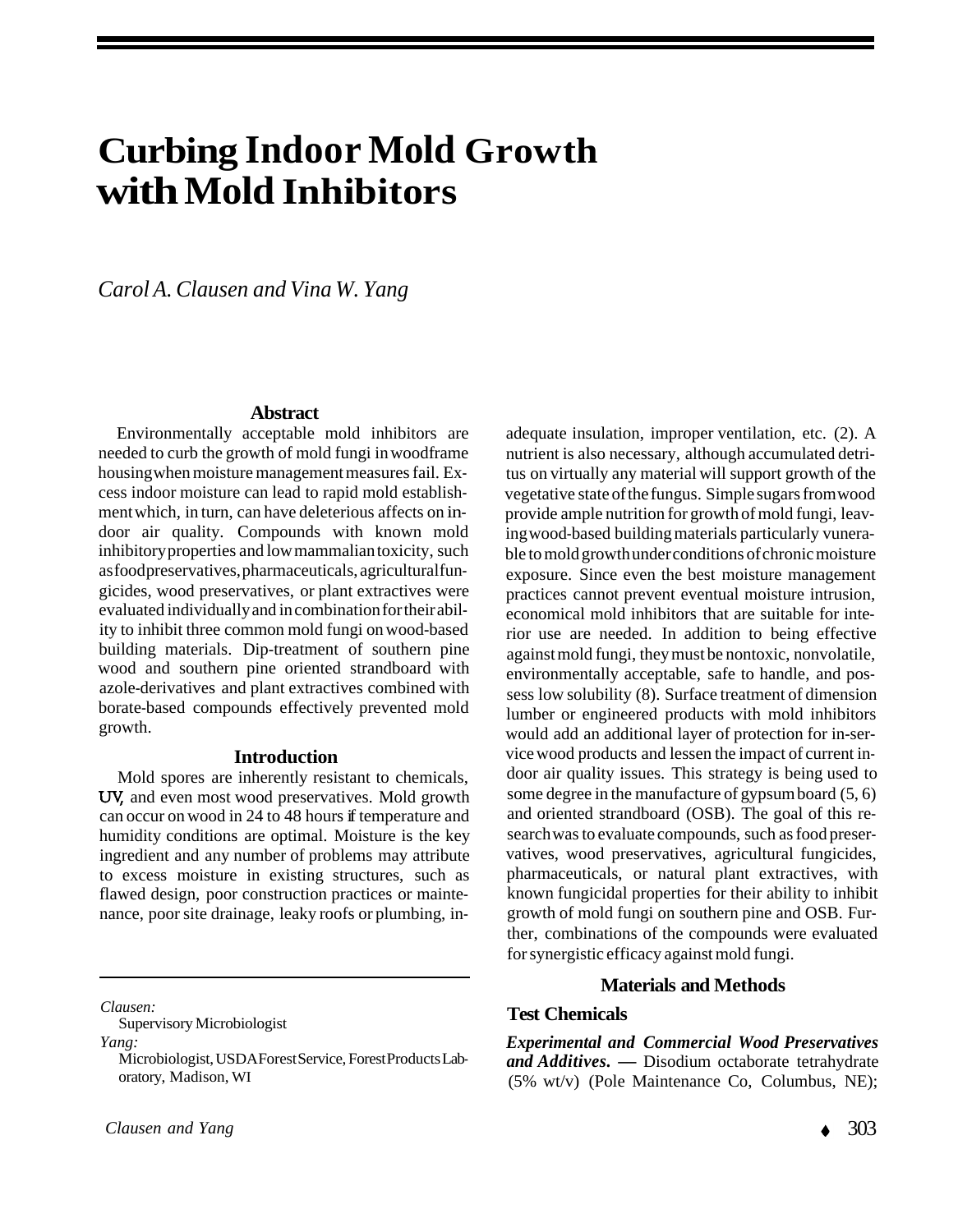CuBor (5% v/v); Cu+ (a zinc, boron combination) (5% v/v); and ethanolamine (25% v/v) (Sigma Chemical, St. Louis, MO) were diluted from the concentrations shown in parentheses until they demonstrated no mold inhibition. Additionally, a solution containing 5 percent boric acid (National Boraxx, Cleveland, OH), 25 percent propionic acid (JT Baker, Phillipsburg, NJ), 55 percent dimethylcocoamine (Lonza Inc., Fair Lawn, NJ), and 15 percent polyethylene glycol (Sigma, St. Louis, MO) was diluted from 2 percent v/v of the concentrate until no mold inhibition occurred.

*Food Preservatives. —* Sodium acetate, sodium benzoate, calcium propionate, potassium sorbate, sodium formate, and sodium nitrite (Sigma Chemical) were each diluted from 5 percent wt/v to the point of no mold inhibition.

*Plant Extractives. —* Thujaplicin (isopropyltropolone) (Cedarome Canada, Inc., Montreal, Quebec), pine resin, and soybean ester (The Heavens Group, LLC, Rolla, MO) were each diluted from 100 percent (neat) v/v in 70 percent ethanol to the point of no mold inhibition.

*Pharmaceuticals and Agricultural Fungicides. —*  Triazole (5% wt/v), sodium triazole (5% wt/v), difluconazole (2% wt/v), thiabendazole (5% wt/v) (Sigma Chemical, St. Louis, MO), and voriconazole (1% wt/v) (Pfizer Inc., NY, NY) were tested at concentrations shown in parentheses and diluted to the point of no mold inhibition. A single concentration of miconazole (Pharmacia Upjohn, Kalamazoo, MI) (2% wt/v) and clotrimazole ( 1% v/v suspension in polyethylene glycol) (TARO Pharmaceuticals, Bramalea, Ontario) was tested, due to product availability.

### **Test Fungi**

*Aspergillus niger* 2.242, *Penicillium chrysogenum*  PH02, and *Trichoderma viride* ATCC 20476 were maintained on 2 percent malt agar (Difco, Detroit, MI). Individual spore preparations were prepared by washing the surface of a 2-week-old culture of each fungus with 10 mL deionized (DI) water and transferring the liquid spore suspension to a spray bottle. Each spore suspension was diluted to 100 mL with DI water. The spray bottle was adjusted to deliver 1 mL inoculum/ spray.

# **Mold Test**

Specimens (7 by 20 mm cross section by 7 cm long) were cut from unseasoned southern pine mill ends from a Mississippi sawmill and stored at 0°C. Average moisture content of the specimens was 48 percent by weight  $(n = 3)$ . Southern pine OSB specimens (11 by 20) mm cross section by 7 cm long) were cut from a full sheet of OSB and conditioned to 70 percent relative humidity (RH). Seven random replicate stakes were diptreated for  $\sim$  15 seconds invarious concentrations of individual or combination biocides and held in a covered container overnight according to the ASTM standard test method D4445-91 (1). Specimens were arranged over four layers of blotting paper that had been saturated with 30 mL DI water and a polyethylene mesh spacer in sterile disposable Petri dishes (150 by 25 mm) (B-D Falcon, Los Angeles, CA). Untreated stakes dipped in DI water served as a control for water-based test chemicals. Stakes dipped in 70 percent ethanol served as a control for test chemicals of low aqueous solubility. Stakes were sprayed with 1 ml of mold spore inoculum, sealed in polyethylene bags to prevent drying and incubated at 27°C and 70 percent RH for 4 weeks. Following incubation, stakes were individually rated for mold growth on a scale of 0 to 5 with 0 representing clean specimens and 5 representing heavy mold growth on all surfaces.

# **Statistical Analysis**

For compounds showing mold inhibition, the minimum concentration of fungicide that results in effective resistance to mold growth (0 rating on specimen) was statistically estimated as the minimal fungicidal concentration (MFC90) that will give at least a 90 percent probability of a 0 rating. Using SAS V8.2 (7), ratings were modeled as ordinal responses in cumulative complementary log-log models, which modeled the probability of ratings as functions of the logarithm of fungicidal concentrations.

# **Results and Discussion**

Biocide efficacy is routinely tested on unseasoned pine for several reasons. First, building with unseasoned lumber is an accepted practice in some regions of the United States. Second, it reflects reality, because wood and wood-based products rarely remain dry throughout their entire service life. Third, if a biocide can protect unseasoned wood from mold growth, then it should have equal or greater success at protecting dry wood and wood-based products from mold establishment (4).

and corresponding chemical concentrations are shown in **Table 1.** Five percent was selected as the maximum concentration tested for mold inhibition. In most instances, except where noted, dip-treated solid pine specimens were challenged with individual test fungi. Sodium benzoate and potassium sorbate inhibited all test fungi at 2.5 percent. Calcium propionate was effective only against *A. niger* **(Table 1).** Five percent sodium acetate actually accelerated mold growth. Food preservatives are generally intended for short-term preserva-Average mold ratings for seven replicate specimens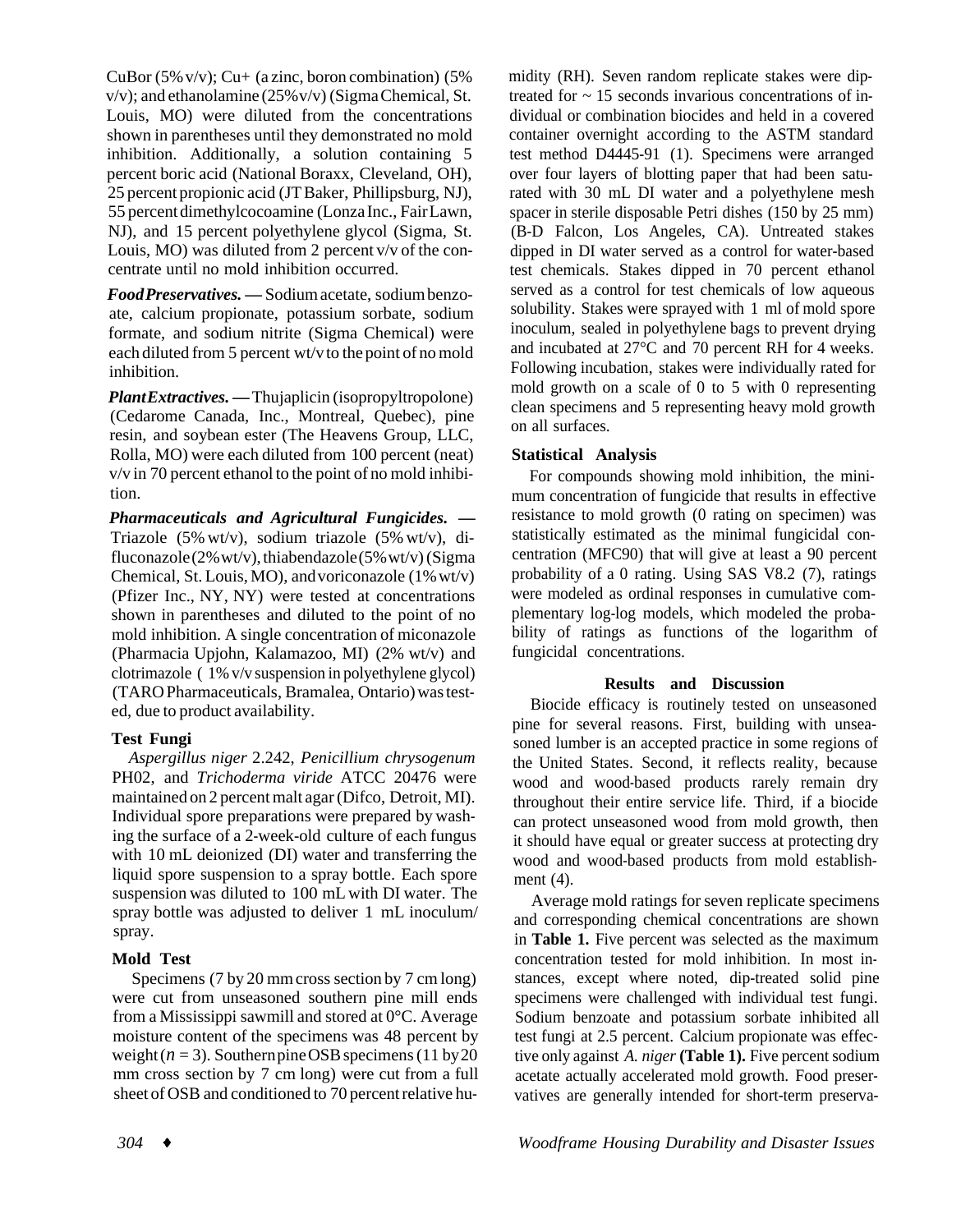|                      |     |         | <b>Test organisms</b> |                                   | <b>Test chemical</b>                                                | (%)     | <b>Test organism</b> |         |                                   |
|----------------------|-----|---------|-----------------------|-----------------------------------|---------------------------------------------------------------------|---------|----------------------|---------|-----------------------------------|
| <b>Test chemical</b> | (%) |         |                       | A. niger T. viride P. chrysogenum |                                                                     |         |                      |         | A. niger T. viride P. chrysogenum |
| Food preservative    |     |         |                       |                                   | Additive                                                            |         |                      |         |                                   |
| Na acetate           | 5.0 | 5.0     | 5.0                   | 5.0                               | Ethanolamine                                                        | 5.0     | 3.1                  | 1.9     | 1.4                               |
| Na benzoate          | 1.0 | 4.6     | 4.4                   | 4.9                               |                                                                     | 10.0    | 0.9                  | 2.4     | 1.6                               |
|                      | 2.0 | 2.9     | 3.1                   | 2.4                               |                                                                     | 15.0    | 0.3                  | 0.0     | 0.6                               |
|                      | 2.5 | 1.7     | $1.0\,$               | $0.0\,$                           |                                                                     | 25.0    | $0.0\,$              | $0.0\,$ | 0.0                               |
|                      | 3.0 | 0.4     | 0.4                   | 0.0                               | Plant extractive                                                    |         |                      |         |                                   |
|                      | 5.0 | $0.0\,$ | 0.7                   | 0.0                               | Thujaplicin                                                         | 0.4     | 5.0                  | 1.0     | 0.0                               |
| Ca propionate        | 1.0 | 5.0     | 4.6                   | 4.9                               |                                                                     | $0.8\,$ | 0.0                  | 0.0     | 0.0                               |
|                      | 2.0 | 5.0     | 4.7                   | 5.0                               |                                                                     | 1.5     | 0.0                  | 0.0     | 0.0                               |
|                      | 5.0 | 0.9     | 3.3                   | 2.0                               | Pine resin                                                          | 100.0   | 5.0                  | 3.9     | 4.1                               |
| K sorbate            | 1.0 | 5.0     | 4.9                   | 5.0                               | Soybean ester                                                       | 100.0   | 5.0                  | 5.0     | 5.0                               |
|                      | 2.0 | 2.6     | 2.9                   | 2.6                               | Pharmaceuticals                                                     |         |                      |         |                                   |
|                      | 2.5 | 0.0     | 0.7                   | 0.0                               | Miconazole                                                          | 2.0     | 0.0                  | 0.0     | 0.0                               |
|                      | 3.0 | 0.0     | 1.0                   | 0.0                               | Triazole                                                            | 3.0     | 5.0                  | 5.0     | 5.0                               |
|                      | 5.0 | $0.0\,$ | 0.0                   | 1.7                               |                                                                     | 5.0     | 4.6                  | 4.9     | 3.6                               |
| Na formate           | 1.0 | 5.0     | 4.3                   | 4.6                               | Sodium triazole                                                     | 3.0     | 5.0                  | 5.0     | 5.0                               |
|                      | 2.0 | 5.0     | 4.1                   | 4.7                               |                                                                     | 5.0     | 4.0                  | 2.1     | 2.4                               |
|                      | 5.0 | 4.7     | 4.0                   | 3.3                               | Difluconazole                                                       | $2.0\,$ | 5.0                  | 5.0     | 4.7                               |
| Na nitrite           | 5.0 | 5.0     | 5.0                   | 4.9                               | Clotrimazole                                                        | 1.0     | 5.0                  | 3.7     | 3.4                               |
| Wood preservative    |     |         |                       |                                   | Voriconazole                                                        | 0.016   | 0.0                  | 2.4     | 0.0                               |
| <b>DOT</b>           | 2.0 | 5.0     | 4.7                   | 4.0                               |                                                                     | 0.031   | 0.0                  | 1.3     | 0.0                               |
|                      | 5.0 | 3.7     | 0.7                   | 4.9                               |                                                                     | 0.063   | 0.1                  | 0.4     | 0.0                               |
| CuBor                | 2.0 | 4.9     | 3.3                   | 4.7                               |                                                                     | 0.125   | 0.0                  | 0.1     | 0.0                               |
|                      | 5.0 | 5.0     | 2.1                   | 5.0                               | Agricultural fungicide                                              |         |                      |         |                                   |
| Borate-quat          | 0.5 | 5.0     | 5.0                   | 5.0                               | Thiabendazole                                                       | 0.0098  | 0.0                  | 2.5     | 0.0                               |
|                      | 1.0 | 4.1     | 5.0                   | 3.3                               |                                                                     | 0.019   | 0.0                  | 0.0     | $0.0\,$                           |
|                      | 1.5 | 4.3     | 2.1                   | 3.1                               |                                                                     | 0.039   | 0.0                  | 0.0     | $0.0\,$                           |
|                      | 2.0 | 4.4     | 0.6                   | 0.4                               | Multi-component systems                                             |         |                      |         |                                   |
|                      | 2.5 | 4.3     | 1.4                   | 0.4                               | Borate-quat + azole <sup>a</sup> $2.0+0.1^b$                        |         | 0.0                  | 5.0     | 5.0                               |
|                      | 5.0 | $0.0\,$ | 0.0                   | 0.9                               | Borate-quat + thuja <sup>a</sup> $2.0 + 0.0^b$<br>0.0<br>5.0<br>5.0 |         |                      |         |                                   |
| Cu-borate-zinc       | 1.0 | 4.7     | 4.7                   | 3.3                               |                                                                     |         |                      |         |                                   |
|                      | 1.5 | 4.3     | 2.7                   | 2.3                               | Untreated control                                                   | 0.0     | 5.0                  | 5.0     | 5.0                               |
|                      | 2.0 | 2.6     | 0.6                   | 0.0                               | Ethanol control                                                     | 70.0    | 5.0                  | 5.0     | 5.0                               |
|                      | 3.0 | 0.0     | 2.0                   | 0.3                               |                                                                     |         |                      |         |                                   |
|                      | 5.0 | 0.0     | 0.0                   | 0.0                               |                                                                     |         |                      |         |                                   |

**Table 1.** — *Mold resistance of unseasoned pine dip-treated with various chemicals.* 

a Tested on solid pine and pine OSB.

 $b$  2.0% borate-quat concentrate  $+$  0.1% azole or thuja component.

tion of foods. However, their low mammalian toxicity makes them safe for use as an indoor mold inhibitor (3).

Disodium octaborate tetrahydrate and copper borate are safe to handle and economical. Neither were effective mold inhibitors at 5 percent, although both demonstrated partial inhibition of *T. viride.* Ten percent ethanolamine, a common additive in wood preservatives, inhibited *A. niger* completely and was moderately inhibitory to *P. chrysogenum* (1.6) and *T. viride* (2.4).

Eighth percent (0.8%) thujaplicin, diluted in 70 percent ethanol was inhibitory to all test fungi. Thujaplicin, an extractive from western redcedar, has a pleasant odor and is not water-soluble. To rule out effects of the ethanol diluent, control stakes were dip-treated in 70 percent ethanol and challenged with test fungi. Ethanol did not inhibit growth of test fungi. Pine resin (100%) did not significantly inhibit test fungi. Concentrated soybean ester greatly accelerated mold growth.

Azoles gave mixed results for mold inhibition in the stake test. Triazole, difluconazole, and clotrimazole failed to inhibit test fungi at the concentrations tested. In some instances, chemical concentrations were limited by product availability. Voriconazole,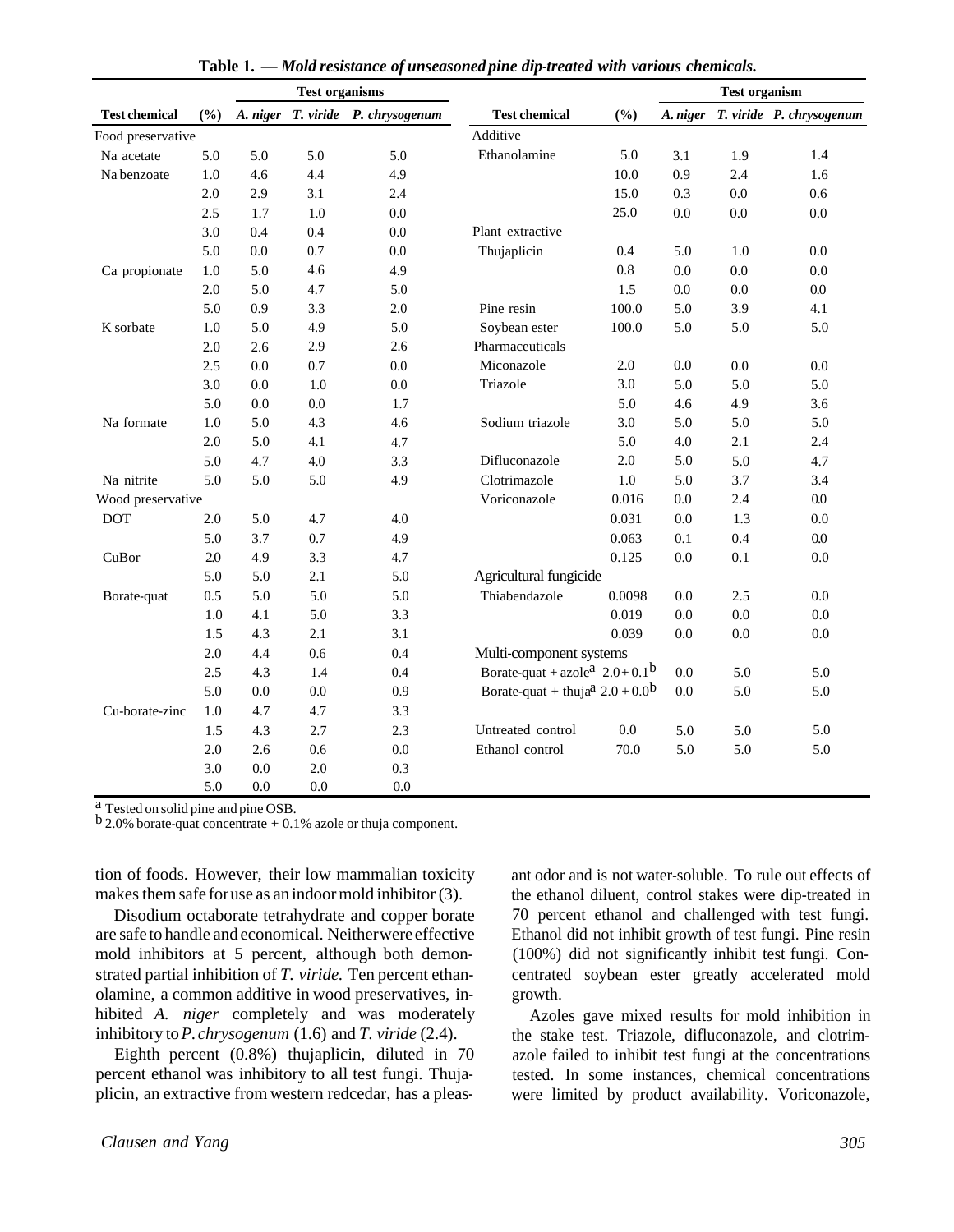**Table 2. ~** *Minimal fungicidal concentration (MFC 90 ) that will give at least a 90 percent probability of a 0 mold growth rating.* 

| <b>Test chemical</b> | <b>MFC</b> 90 |
|----------------------|---------------|
| Sodium benzoate      | 4.39          |
| Calcium propionate   | 33.14         |
| Potassium sorbate    | 3.69          |
| Ethanolamine         | 24.16         |
| voriconazole         | 0.04          |
| Thiabendazole        | 0.02          |
| Thujaplicin          | 0.78          |
| Borate/quat combo    | 7.56          |
| Cu-borate/zinc combo | 4.08          |

miconazole, and thiabendazole completely inhibited growth of the test fungi at 2.5, 20, and 25 mg/mL, respectively. Triazole antifungals generally inhibit fungal ergosterol biosynthesis; some azoles, such as voriconazole, inhibit fungal cytochrome P-450 enzymes selectively over other mammalian cytochrome P-450 enzymes, resulting in extremely low mammalian toxicity, but cost remains a disadvantage.

Only test chemicals that substantially inhibited molds were analyzed for MFC90 **(Table 2).** Thiabendazole, voriconazole, and thujaplicin had a calculated MFC90 of 0.02, 0.04, and 0.78 percent, respectively and were further tested in combination with the borate/quat test solution. The combination of borate/quat solution combined with either voriconazole, thiabendazole, or thujaplicin displayed synergism against a mixed mold inoculum on solid pine and pine oriented strandboard when combined at a lower concentration than the MFC90 of the borate/quat component **(Table 2).** Testing of the individual azole and quat component, in the form of dimethylcocoamine, revealed that both components were responsible for control of mold fungi  $(4).$ 

- **Literature Cited**<br>1. American Society for Testing Materials (ASTM). 1998. Standard test method for fungicides for controlling sapstain and mold on unseasoned lumber (laboratory method). D4445-91. In: Annual Book of Standards, Vol. 4.10. ASTM, West Conshohocken, PA, pp. 497-500.
- 2. Clausen, C.A. 2002. Recognize, remove, and remediate mold and mildew. In: Proc. of the 2nd Annual Conf. on Durability and Disaster Mitigation in Wood-Frame Housing, Nov. 6-8, Madison, WI. Forest Products Society. pp. 231-234.
- 3. Clausen, C.A. and V.W. Yang. 2003. Mold inhibition on unseasoned southern pine. 34th Annual Meeting of the International Research Group on Wood Preservation IRG/WP/03-10465.
- 4. Clausen, C.A. and V.W. Yang. 2004. Multi-component biocide systems protect wood from decay fungi, mold fungi, and termites in interior applications. 35th Annual Meeting of the International Research Group on Wood Preservation IRG/WP/04-30333.
- 5. Fogel, J.L. and J.D. Lloyd. 2000. Biological performance of gypsum products containing borates. International Research Group on Wood Preservation IRG/WP/00-30237. 13 pp.
- 6. Fogel, J.L. and J.D. Lloyd. 2002. Mold performance of some construction products with and without borates. Forest Prod. J. 52(2):38-43.
- 7. SAS Institute, Inc. 1999. SAS/STAT® User's Guide, Version 8. SAS Institute Inc. Cary, NC. 3884 pp.
- 8. Zabel, R.A. and J.J. Morrell. 1992. Wood Microbiology: Decay and its prevention. Academic Press, San Diego, CA.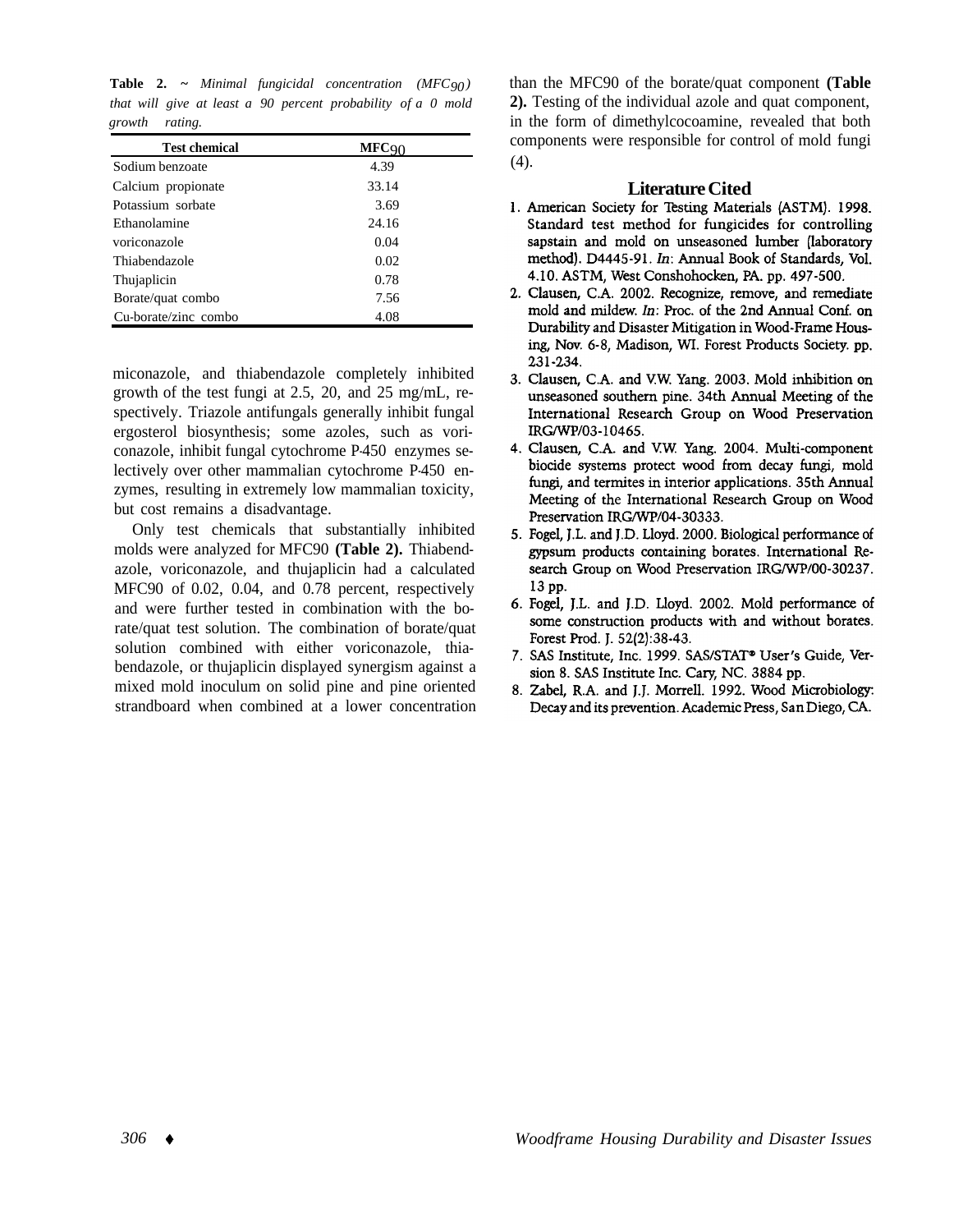# **Woodframe Housing Durability and Disaster Issues**

*October 4-6, 2004 Aladdin Resort & Casino Las Vegas, Nevada, USA* 

*This conference was sponsored by the Forest Products Society in cooperation With the USDA Forest Service, Forest Products Laboratory Advanced Housing Research Center and the Coalition for Advanced Housing and Forest Products Research; Forintek Canada Corporation; American Forest & Paper Association; and APA - The Engineered Wood Association.* 



**Forest Products Society Madison, WI**